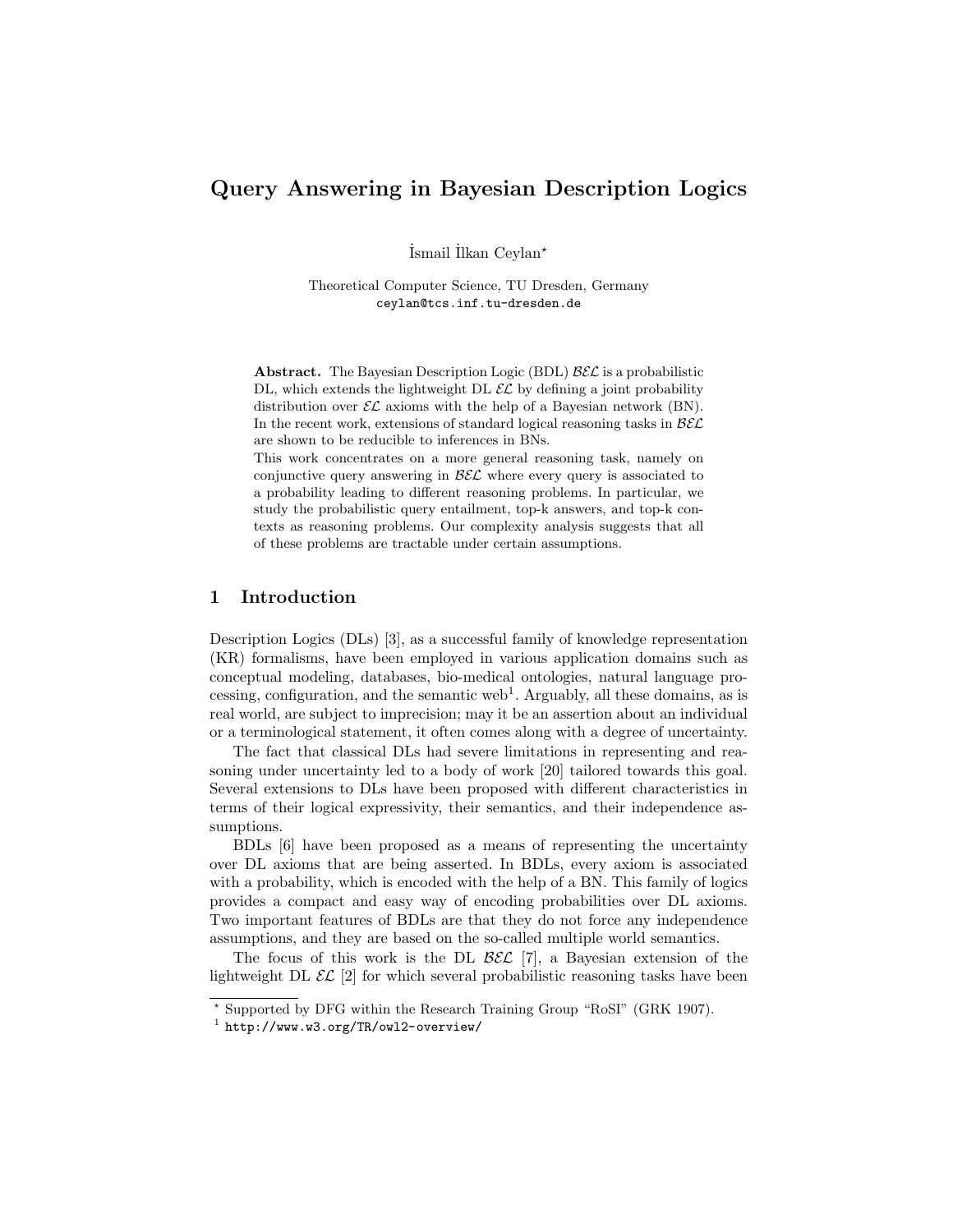| Name                                       | Syntax                            | Semantics                                                                                                                                                           |
|--------------------------------------------|-----------------------------------|---------------------------------------------------------------------------------------------------------------------------------------------------------------------|
| Top<br>Conjunction<br>Exist. Rest.         | $C\sqcap D$<br>$\exists r.C$      | $\Lambda^{\perp}$<br>$C^{\mathcal{I}} \cap D^{\mathcal{I}}$<br>$\{d \mid \exists e \in \Delta^{\mathcal{I}} : (d, e) \in r^{\mathcal{I}}, e \in C^{\mathcal{I}}\}\$ |
| GCI<br>Concept assertion<br>Role assertion | $C \sqsubset D$<br>C(a)<br>r(a,b) | $C^{\mathcal{I}} \subset D^{\mathcal{I}}$<br>$a^{\mathcal{I}} \in C^{\mathcal{I}}$<br>$(a^{\mathcal{I}}, b^{\mathcal{I}}) \in r^{\mathcal{I}}$                      |

Table 1: Syntax and Semantics of  $\mathcal{EL}$ 

studied such as the probabilistic entailment, or finding most likely context (subontology) for an entailment. In fact, tight complexity bounds have been obtained for these problems [8].

Nevertheless, problems related to query answering, and in particular conjunctive query (CQ) answering, has not been studied in the context of BDLs, so far. In this paper, we close this gap and focus on i) probabilistic query entailment: "What is the probability of a query to be entailed?" ii) probabilistic query answering: "What are the  $top-k$  answers to a query?" and finally iii) the most likely context: "What are the  $top-k$  contexts that entail a query?"

Consequently, we argue that these problems generalize the reasoning problems that have been considered so far. Unsurprisingly, reasoning in  $\beta \mathcal{E} \mathcal{L}$  is intractible as is CQ answering in  $\mathcal{EL}$  and inference in BNs. Further analysis shows that tractability can be regained by fixing the BN and the query.

# 2 Conjunctive Query Answering in  $\mathcal{EL}$

We briefly review the DL  $\mathcal{EL}$  [5] and query answering in  $\mathcal{EL}$ , which constitute the basis of this paper. Formally, let  $N_I$ ,  $N_C$  and  $N_R$  be disjoint sets of *individual*-, concept- and role-names, respectively.  $\mathcal{EL}$  concept language is defined by the grammar rule  $C ::= A | \top | C \sqcap C | \exists r.C$ , where  $A \in N_C$  and  $r \in N_R$ .

The semantics of  $\mathcal{EL}$  is given by an interpretation: that is a tuple  $\mathcal{I} = (\Delta^{\mathcal{I}}, \cdot^{\mathcal{I}})$ where  $\Delta^{\mathcal{I}}$  is a non-empty *domain* and  $\cdot^{\mathcal{I}}$  is an *interpretation function* that maps every individual name a to an element  $a^{\mathcal{I}} \in \Delta^{\mathcal{I}}$ ; every concept name A to a set  $A^{\mathcal{I}} \subseteq \Delta^{\mathcal{I}}$  and every role name r to a binary relation  $r^{\mathcal{I}} \subseteq \Delta^{\mathcal{I}} \times \Delta^{\mathcal{I}}$ . The interpretation function  $\cdot^{\mathcal{I}}$  is extended to  $\mathcal{EL}$  concepts as shown in the upper part of Table 1.

The domain knowledge is encoded through a set of axioms, which restrict the interpretation domain of the concepts. A  $TBox \mathcal{T}$  is a finite set of general concept inclusions (GCIs) of the form  $C \sqsubset D$ , where C, D are concepts. An ABox is a finite set of *concept assertions*  $C(a)$  and *role assertions*  $r(a, b)$ , where  $a, b \in \mathbb{N}_1$ , C is a concept and  $r \in N_R$ . A knowledge base is a pair  $\mathcal{K} = (\mathcal{T}, \mathcal{A})$  where  $\mathcal{T}$  is a TBox and  $A$  is an ABox. We use the term  $axiom$  as a general expression for GCIs and assertions.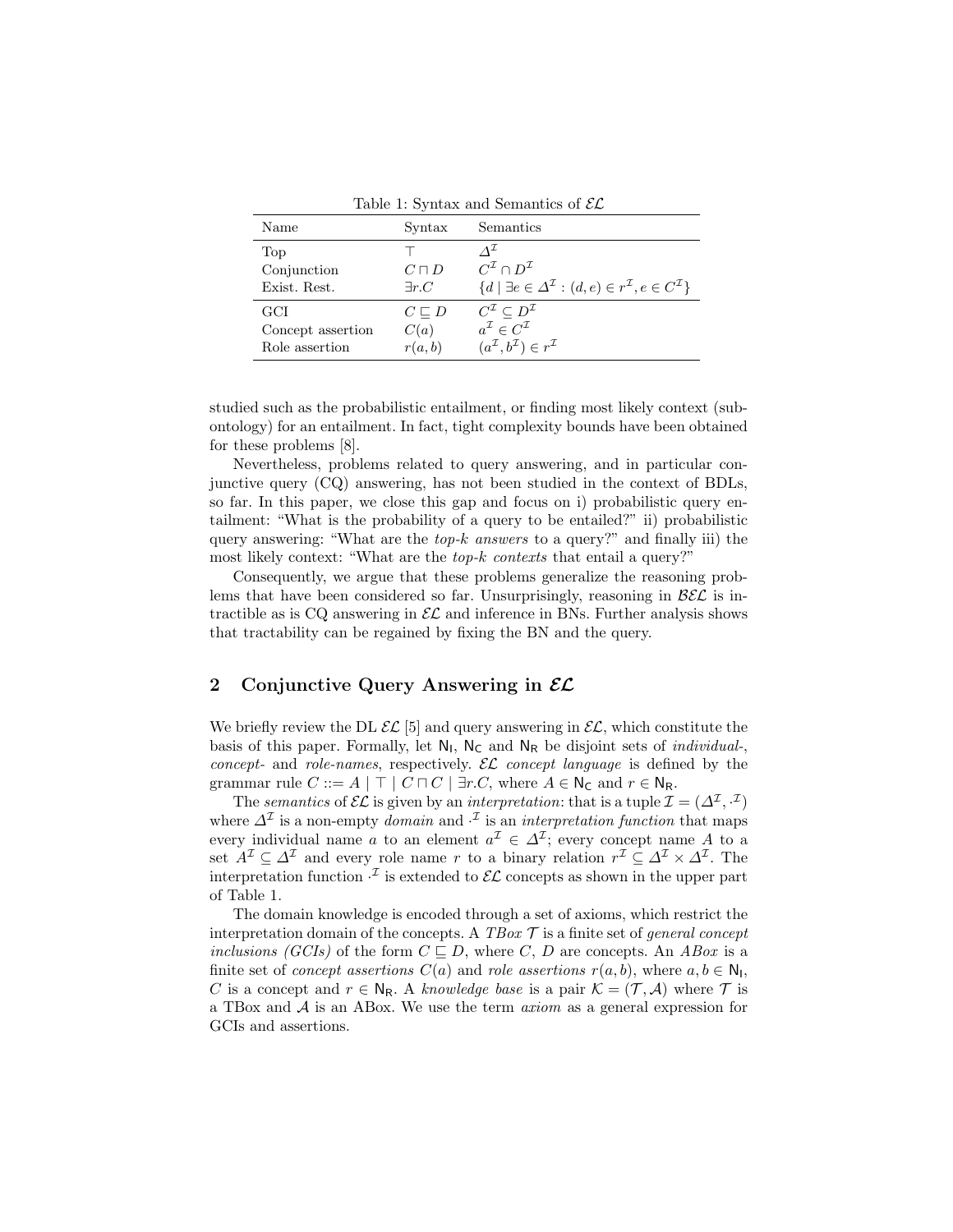The interpretation I satisfies an axiom  $\lambda$  iff it satisfies the conditions on the lower part of Table 1. It is a model of the TBox  $\mathcal T$  if it satisfies all GCIs in  $\mathcal T$  and a model of the ABox  $\mathcal A$  if it satisfies all the assertions in  $\mathcal A$ . An interpretation is a model of the KB  $\mathcal{K} = (\mathcal{T}, \mathcal{A})$  iff it is a model of both  $\mathcal{T}$  and  $\mathcal{A}$ . For the rest of this paper we will denote as  $N_1(\mathcal{A})$  the set of all individual names that appear in the ABox A.

CQA is an important reasoning task for DLs that has been investigated in the context of  $\mathcal{EL}$ . Let NV be a set of *variables* disjoint from  $N_c$ ,  $N_R$ , and  $N_l$ . An atom is an expression of the form  $A(\chi)$  or  $r(\chi, \psi)$ , where  $A \in \mathbb{N}_{\mathsf{C}}$ ,  $r \in \mathbb{N}_{\mathsf{R}}$ , and  $\chi, \psi \in \mathbb{N}_1 \cup \mathbb{N}$ . A *conjunctive query* (CQ) **q** is a non-empty set of atoms associated to a set  $DV(q) \subseteq NV$  of *distinguished variables*. If  $DV(q) = \emptyset$ , then q is called a *Boolean CQ*. A special case of a CQ is an *instance query (IQ)*, which consists of only one atom  $A(\chi)$  with  $A \in \mathbb{N}_{\mathbb{C}}$ .

Let q be a Boolean CQ and  $\mathsf{IV}(\mathsf{q})$  be the set of all individual names and variables appearing in q. The interpretation  $\mathcal I$  satisfies q if there exists a function  $\pi: \mathsf{IV}(\mathsf{q}) \to \Delta^{\mathcal{I}}$  such that (i)  $\pi(a) = a^{\mathcal{I}}$  for all  $a \in \mathsf{N}_{\mathsf{I}} \cap \mathsf{IV}(\mathsf{q}),$  (ii)  $\pi(\chi) \in A^{\mathcal{I}}$  for all  $A(\chi) \in \mathsf{q}$ , and (iii)  $(\pi(\chi), \pi(\psi)) \in r^{\mathcal{I}}$  for all  $r(\chi, \psi) \in \mathsf{q}$ . In this case, we call  $\pi$  a *match* for *I* and **q**. The ontology *O* entails **q** ( $O \models q$ ) iff every model of *O* satisfies q. For an arbitrary CQ q, a function  $\mathfrak{a}: DV(\mathfrak{q}) \to N_1(\mathcal{A})$  is an answer to q w.r.t.  $\mathcal O$  iff  $\mathcal O$  entails the Boolean CQ  $\mathfrak a(\mathfrak q)$  obtained by replacing every distinguished variable  $\chi \in DV(q)$  with  $a(\chi)$ . Conjunctive query answering (CQA) is the task of finding all answers of a CQ, and query entailment is the problem of deciding whether an ontology entails a given Boolean CQ by replacing every distinguished variable  $\chi \in \mathsf{DV}(\mathsf{q})$  with  $\mathfrak{a}(\chi)$ .

It is well known that query entailment in  $\mathcal{EL}$  is polynomial w.r.t. data and KB complexity, but NP-complete w.r.t. combined complexity [23]. Notice that,  $\mathcal{EL}$  does not enjoy the so-called full *first order rewritability* which has been considered as a key feature for CQA, since it allows one to reduce the problem to standard tasks in Relational Database Management Systems (RDMSs). Yet,  $CQA$  in  $\mathcal{EL}$  can be successfully employed using a combined approach as described in [22].

#### 3 The Bayesian Description Logic BEC

The Bayesian DL  $\mathcal{B}\mathcal{E}\mathcal{L}$  [7] has been introduced as a probabilistic extension of the light-weight DL  $\mathcal{EL}$ . In  $\mathcal{BEL}$  probabilities are encoded through a *Bayesian* network (BN) [11]; that is, a pair  $\mathcal{B} = (G, \Phi)$ , where  $G = (V, E)$  is a finite directed acyclic graph (DAG) whose nodes represent (boolean) random variables, and  $\Phi$  contains, for every node  $x \in V$ , a conditional probability distribution  $P_{\mathcal{B}}(x \mid \pi(x))$  of x given its parents  $\pi(x)$ . If V is the set of nodes in G, we say that  $\mathcal{B}$  is a BN *over V*.

BNs are widely studied probabilistic graphical models where the underlying graph  $G = (V, E)$  encodes a series of conditional independence assumptions between the random variables. Every variable  $x \in V$  is known to be conditionally independent of its non-descendants given its parents. Thus, every BN  $\beta$  defines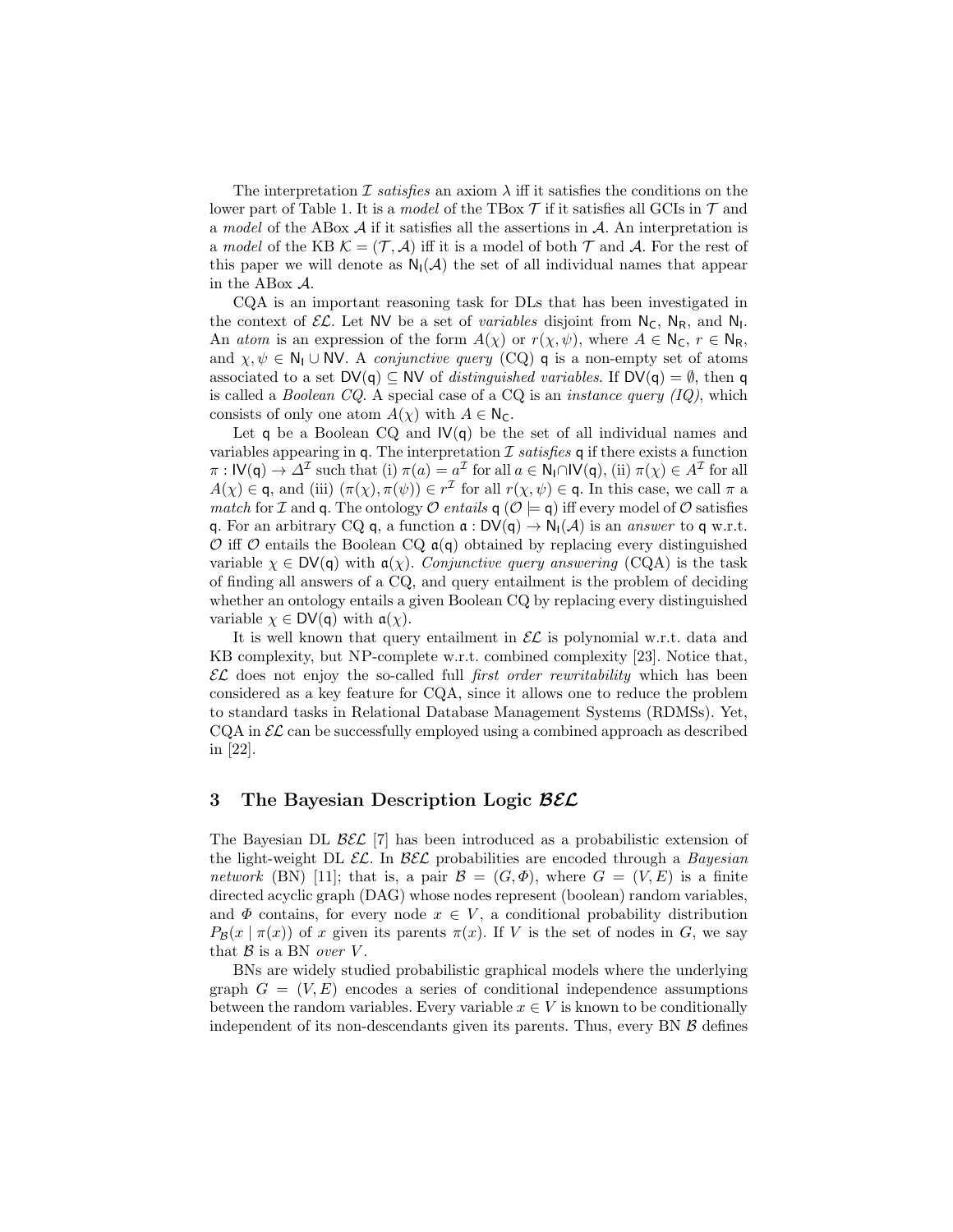a unique joint probability distribution (JPD) over V given by

$$
P_{\mathcal{B}}(V) = \prod_{x \in V} P_{\mathcal{B}}(x \mid \pi(x)).
$$

The concept language of  $\mathcal{BEL}$  is the same as the  $\mathcal{EL}$  concept language. The difference appears in encoding the domain knowledge, i.e. in forming axioms.  $B\mathcal{EL}$  generalizes classical TBoxes (resp. ABoxes) by annotating the GCIs (resp. assertions) with a context defined by a set of literals belonging to a BN.

Formally, let  $N_1$  be a set of individual names and V a finite set of boolean variables. A  $V$ -context is a conjunction of literals over  $V$ . A  $V$ -restricted general concept inclusion (V-GCI) is an expression of the form  $\langle C \sqsubset D : \kappa \rangle$  where C, D are  $\mathcal{B}\mathcal{E}\mathcal{L}$  concepts and  $\kappa$  is a V-context. A V-restricted assertion (V-assertion) is an expression of the form  $\langle C(a) : \kappa \rangle$ , or  $\langle r(a, b) : \kappa \rangle$  where  $a, b \in \mathbb{N}_1$ ,  $C, D$  are  $\mathcal{BEL}$ concepts and  $\kappa$  is a V-context. A V-TBox (resp.V-ABox) is a finite set of V-GCIs (resp.V-assertions). A BEC knowledge base (KB) is a tuple  $\mathcal{K} = (\mathcal{B}, \mathcal{T}, \mathcal{A})$  where  $\mathcal B$  is a BN over  $V, \mathcal T$  is a V-TBox and  $\mathcal A$  is a V-ABox.

We will sometimes speak of contextual axioms to address both V -GCIs and V -assertions. The intuition behind the contextual axioms is to enforce an axiom to hold within a given context, but not necessarily in others. The semantic of such axioms is realized with the so-called contextual interpretations, which differently from the classical interpretations also evaluate the context variables. Formally, given a finite set of Boolean variables  $V, (\mathcal{I}, \mathcal{V}^{\mathcal{I}})$  is a *contextual interpretation* where  $\mathcal{V}^{\mathcal{I}}$  is a propositional interpretation over V, and  $\mathcal{I} = (\Delta^{\mathcal{I}}, \cdot^{\mathcal{I}})$  is a classical  $\mathcal{EL}$  interpretation. We will usually ignore the prefix and speak simply of e.g. a KB, a TBox, an ABox, or an interpretation.

The interpretation function  $\cdot^{\mathcal{I}}$  is extended to arbitrary  $\mathcal{B}\mathcal{E}\mathcal{L}$  concepts as in  $\mathcal{EL}$ , i.e. using the rules in Table 1. We say that the contextual interpretation  $(\mathcal{I}, \mathcal{V}^{\mathcal{I}})$  is a *model* of an axiom  $\langle \lambda : \kappa \rangle$  denoted as  $(\mathcal{I}, \mathcal{V}^{\mathcal{I}}) \models \langle \lambda : \kappa \rangle$ , iff either (i)  $\mathcal{V}^{\mathcal{I}} \not\models \kappa$ , or (ii)  $\mathcal{I} \models \lambda$ . It is a model of the TBox  $\mathcal{T}$  (resp. ABox A) iff it is a model of all the axioms in  $\mathcal T$  (resp.  $\mathcal A$ ).

A contextual interpretation  $(\mathcal{I}, \mathcal{V}^{\mathcal{I}})$  needs to satisfy only the axioms asserted within a context  $\kappa$  for which it holds that  $\mathcal{V}^{\mathcal{I}} \models \kappa$ . Formally, let  $\mathcal{K} = (\mathcal{B}, \mathcal{T}, \mathcal{A})$ be a BEC KB: Given a contextual interpretation  $(\mathcal{I}, \mathcal{V}^{\mathcal{I}})$  where  $\mathcal{V}^{\mathcal{I}} = \mathcal{W}$ , we define the  $\mathcal{EL}$  KB  $\mathcal{K}_{\mathcal{W}} = (\mathcal{T}_{\mathcal{W}}, \mathcal{A}_{\mathcal{W}})$  that needs to be satisfied by  $\mathcal{I}$  as:

$$
\mathcal{T}_{\mathcal{W}} := \{ C \sqsubseteq D \mid \langle C \sqsubseteq D : \varphi \rangle \in \mathcal{T}, \ \mathcal{W} \models \varphi \},\
$$
  

$$
\mathcal{A}_{\mathcal{W}} := \{ C(a) \mid \langle C(a) : \varphi \rangle \in \mathcal{A}, \mathcal{W} \models \varphi \} \cup \{ r(a, b) \mid \langle r(a, b) : \varphi \rangle \in \mathcal{A}, \mathcal{W} \models \varphi \}.
$$

In BEL, uncertainty is represented through a BN that describes a joint probability distribution over the context variables. Semantically,  $\mathcal{B}\mathcal{E}\mathcal{L}$  is linked to this distribution with the so called multiple world semantics: A probabilistic interpretation defines a probability distribution over a set of (contextual) interpretations; this distribution is required to be consistent with the joint probability distribution provided by the BN. Formally, a probabilistic interpretation is a pair  $\mathcal{P} = (\mathfrak{I}, P_{\mathfrak{I}})$ , where  $\mathfrak{I}$  is a set of contextual interpretations and  $P_{\mathfrak{I}}$  is a probability distribution over  $\Im$  such that  $P_{\Im}(\mathcal{I}, \mathcal{V}^{\mathcal{I}}) > 0$  only for finitely many interpretations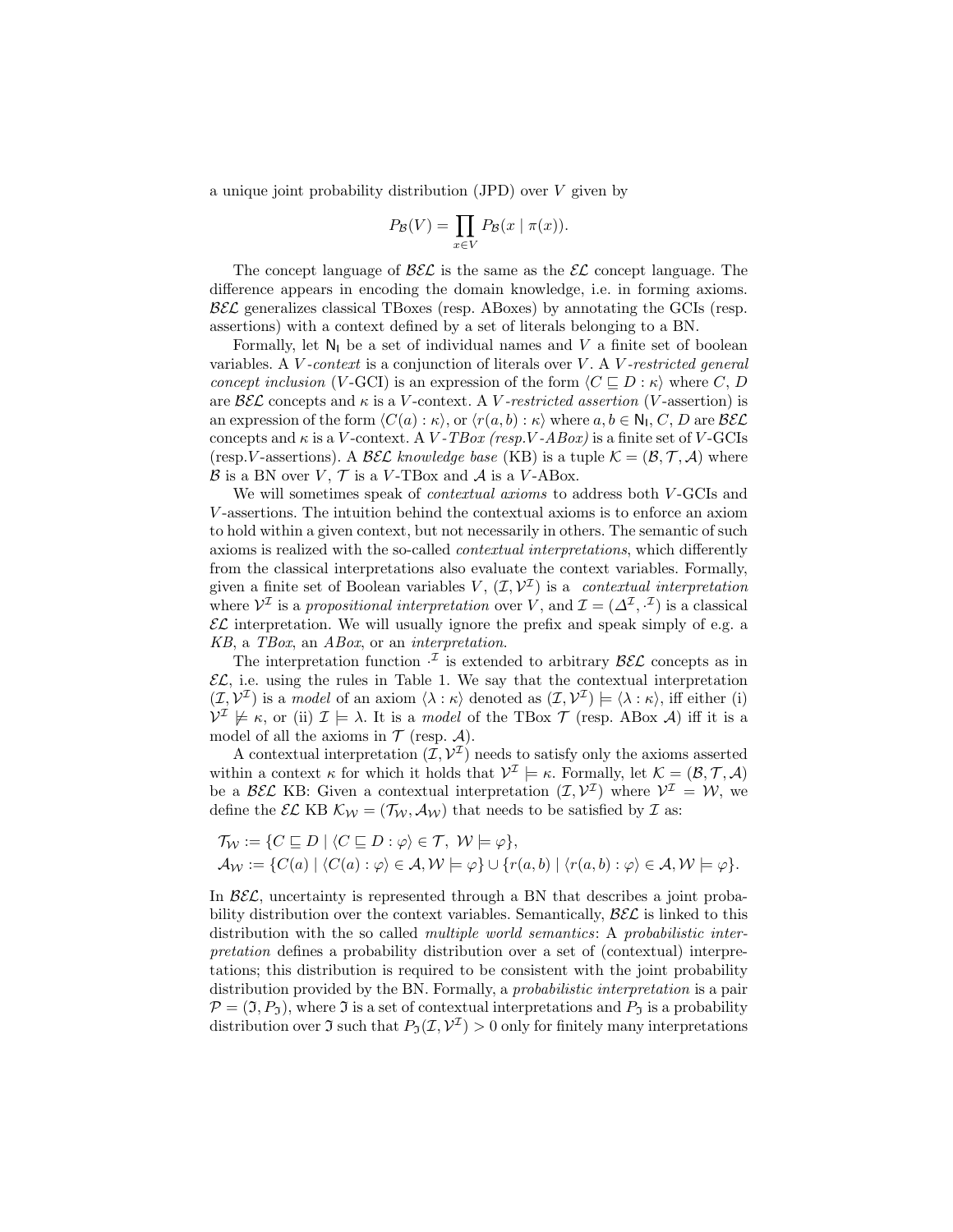$(\mathcal{I}, \mathcal{V}^{\mathcal{I}}) \in \mathfrak{I}$ . P is a model of the TBox  $\mathcal{T}$  (resp. ABox A) if every  $(\mathcal{I}, \mathcal{V}^{\mathcal{I}}) \in \mathfrak{I}$ is a model of  $\mathcal T$  (resp. A).  $\mathcal P$  is *consistent* with the BN  $\mathcal B$  if for every possible valuation  $W$  of the variables in  $V$  it holds that

$$
\sum_{(\mathcal{I},\mathcal{V}^{\mathcal{I}})\in\mathfrak{I},\mathcal{V}^{\mathcal{I}}=\mathcal{W}} P_{\mathfrak{I}}(\mathcal{I},\mathcal{V}^{\mathcal{I}})=P_{\mathcal{B}}(\mathcal{W}).
$$

The probabilistic interpretation  $P$  is a model of the KB  $(\mathcal{B}, \mathcal{T}, \mathcal{A})$  iff it is a (probabilistic) model of  $\mathcal{T}$ ,  $\mathcal{A}$  and consistent with  $\mathcal{B}$ .

To provide a fine-grained analysis of the complexity of reasoning in  $\mathcal{B}\mathcal{E}\mathcal{L}$ , we use different measures for the size of the input. In *data complexity*, we measure only the size of the ABox, and consider the rest of the KB and the query fixed. For ontology complexity we use the size of the TBox and the ABox; in network complexity the relevant input is the BN, while the combined complexity considers the size of the whole input.

## 4 Probabilistic Query Entailment

Different reasoning tasks have been studied in the context of Bayesian DLs; perhaps the most prominent one being the *probabilistic entailment* [6]. Although, probabilistic entailment has been considered generally, its focus was on entailments of simple consequences, i.e. consequences of the form subsumption, instance checking etc., all of which are tasks that can be decided in time polynomial in  $\mathcal{EL}$ . Thus, the class of problems based on entailments of simple consequences has lead tight complexity bounds in  $\mathcal{B}\mathcal{E}\mathcal{L}$  [8].

Here we generalize these results and study probabilistic query entailment. In this setting, we are not just interested in the entailment of a query q but also in the probability of such entailment.

**Definition 1** (probabilistic query entailment). Let  $K = (\mathcal{B}, \mathcal{T}, \mathcal{A})$  be a BEL KB over V and  $\mathcal{P} = (\mathfrak{I}, P)$  a probabilistic interpretation. P defines a probability distribution  $P_P$  over all conjunctive queries q given by

$$
P_{\mathcal{P}}(\mathbf{q}) := \sum_{(\mathcal{I},\mathcal{V}^{\mathcal{I}}) \in \mathfrak{I}, \ \mathcal{I} \models \mathbf{q}} P(\mathcal{I},\mathcal{V}^{\mathcal{I}}).
$$

The probability of the query q w.r.t. K is  $P_{\mathcal{K}}(\mathsf{q}) := \inf_{\mathcal{P} \models \mathcal{K}} P_{\mathcal{P}}(\mathsf{q})$ . A query q is entailed with probability  $p \in (0, 1]$  iff  $P_{\mathcal{K}}(\mathsf{q}) \geq p$ .

Recall that every valuation  $W$  defines an  $\mathcal{EL}$  ontology that contains all the axioms that must be satisfied by any contextual interpretation using the valuation W. Given a Boolean CQ q, we can build a probabilistic model  $\mathcal{P}_{q} = (\mathfrak{I}, P)$  of  $K$  such that for every valuation  $W$  there is exactly one contextual interpretation  $\mathcal{I}_{\mathcal{W}} \in \mathfrak{I}$ , and it satisfies that  $\mathcal{I}_{\mathcal{W}} \models \mathsf{q}$  iff  $\mathcal{K}_{\mathcal{W}} \models \mathsf{q}$ . It is easy to see that every other model P of K is such that  $P_{\mathcal{P}}(\mathsf{q}) \geq P_{\mathcal{P}_{\mathsf{q}}}(\mathsf{q})$ , which yields the following theorem.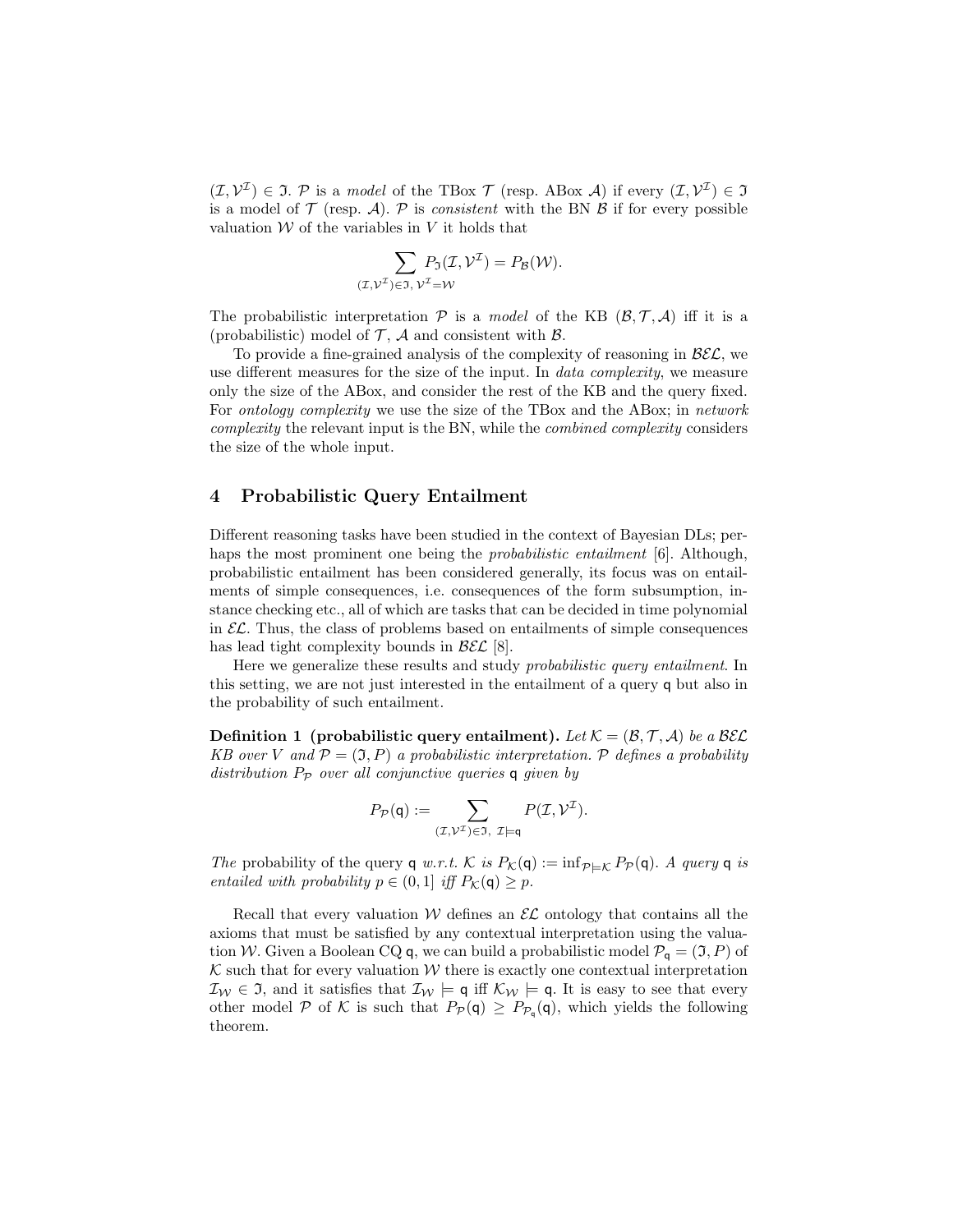

Fig. 1: The BN  $\mathcal{B}_{ABC}$  over the variables  $\{x, y, z\}$ 

**Theorem 2.** For every BEL KB K and Boolean CQ  $q P_{\mathcal{K}}(q) = \sum_{\mathcal{K}_{\mathcal{W}} \models q} P_{\mathcal{B}}(\mathcal{W})$ .

Given Theorem 2, one can compute the probability of any query by summing up the probabilities of the worlds that entail the query q. We illustrate probabilistic query entailment with a simple example.

*Example 3.* Consider the  $\mathcal{BEL}$  KB  $\mathcal{K} = ((\mathcal{T}_{ABC}, \mathcal{A}_{ABC}), \mathcal{B}_{ABC})$  where

$$
\mathcal{T}_{ABC} := \{ \langle A \sqsubseteq \exists \mathbf{r}.B : \{y\} \rangle, \langle B \sqsubseteq C : \{x\} \rangle \}
$$

$$
\mathcal{A}_{ABC} := \{ \langle A(a) : \{x\} \rangle, \langle \mathbf{r}(a, b) : \{z\} \rangle, \langle C(b) : \{x, z\} \rangle, \langle A(c) : \{y\} \rangle \}
$$

 $\mathcal{B}_{\texttt{ABC}}$  is the BN given in Figure 1 and the Boolean CQ  $q = \{A(\chi), r(\chi, \psi), C(\psi)\}.$ Clearly,  $\mathcal{K}_{\mathcal{W}}$  = q only for worlds W such that  $\mathcal{W}$  =  $(x \wedge y) \vee (x \wedge z)$ . Hence, we get  $P_{\mathcal{K}}(\mathsf{q}) = P_{\mathcal{B}_{\text{ARC}}}((x \wedge y) \vee (x \wedge z)) = 0.411.$ 

Clearly the number of worlds might be exponential in  $|V|$ . In fact, this corresponds to exponentially many query entailment tests, which can be performed using polynomial space only.

Theorem 4. Probabilistic query entailment is polynomial w.r.t. data and ontology complexity; and in PSpace w.r.t. network and combined complexity.

The bounds for network and combined complexity can be improved if we restrict the queries to instance queries only. It is then possible to use a novel structure, called the proof structure such as the one presented in [8]. The general idea is to reduce probabilistic reasoning in  $\mathcal{B}\mathcal{E}\mathcal{L}$  knowledge bases to standard inferences in a BN. In essence, a proof structure compactly describes the class of contexts that entail the wanted consequence. Using this proof-structure, it is possible to construct a BN from which the probability of such consequence can be computed. Importantly, it has been shown that such reduction can be performed in polynomial time.

In a nutshell, a proof structure is a directed acyclic hyper-graph, in which every node represents an axiom. It is constructed in a bottom up manner with the help of a set of deduction rules. Starting from an initial set of axioms given by the KB, it adds new nodes for the axioms resulting from 1-step application of the deduction rules. Edges are used for denoting the axioms that have been used for the deduction. This process continues until the rules are saturated under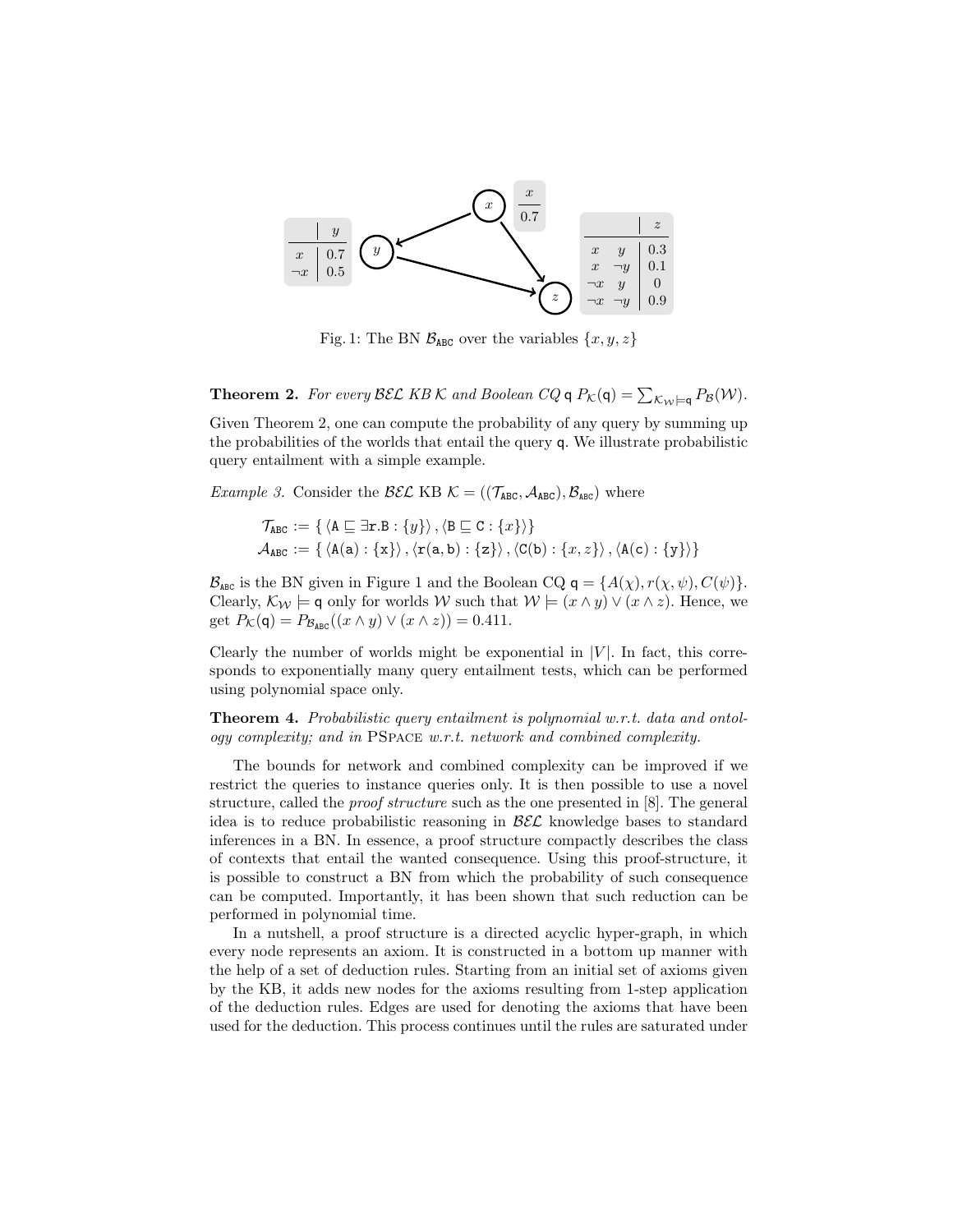the set of axioms. This structure enables us to trace back all the causes for a consequence. Thus, once transformed into a BN, it represents all contexts for a consequence, the probability of which can then be computed via the BN. For the details, we refer to [8].

To provide a better complexity bound for probabilistic query entailment, we extend the proof structure to also handle the assertional knowledge, which was not present so far. Following a naïve approach it is possible to introduce a new set of deduction rules; instead, we make use of nominals to handle the assertions.

Briefly, the DL  $\mathcal{ELO}$  extends  $\mathcal{E}\mathcal{L}$  with nominals; that is, it allows special types of concepts of the form  $\{a\}$  with the semantics  $\{a^{\mathcal{I}}\}$ . It is well-known that in the presence of nominals,  $\mathcal{EL}$  KBs can be represented without an ABox. Thus, for an  $\mathcal{ELO}$  KB it is possible to benefit from the deduction rules presented in [19] to construct a proof structure. Using the approach in [8] with the new rules given in [19] over an  $\mathcal{ELO}$  KB, we construct a proof structure for an  $\mathcal{EL}$  KB  $\mathcal{K} = (\mathcal{T}, \mathcal{A})$  that is guaranteed to contain the information of all possible causes for a consequence to follow from  $K$ . Moreover, this hypergraph is acyclic and has polynomially many nodes, on the size of  $K$ , by the properties of the rules and their applications.

A BEC KB can be transformed into a  $\text{BELO}$  KB in the obvious way. Let  $\mathcal{K} = \{\mathcal{B}, \mathcal{T}, \mathcal{A}\}\$ be a  $\mathcal{BEL}$  KB, we construct the  $\mathcal{BELO}$  KB  $\mathcal{K}' = \{\mathcal{B}, \mathcal{T}'\}\$  where

$$
\mathcal{T}' = \mathcal{T} \cup \{ \langle \{a\} \sqsubseteq C : \kappa \rangle \mid \langle C(a) : \kappa \rangle \in \mathcal{A} \} \cup \{ \langle \{a\} \sqsubseteq \exists . r\{b\} : \kappa \rangle \mid \langle r(a,b) : \kappa \rangle \in \mathcal{A} \}.
$$

Clearly,  $\mathcal{K} \models c$  iff  $\mathcal{K}' \models c$  for any consequence c. Hence, for any ABox assertion, it is possible to construct a proof structure of polynomial size. To check the probability of an instance query  $C(\chi)$  we construct a BN using the proof structures of  $C(a)$  where a is an individual appearing in the ABox. Observe that the number of proof structures is bound with the individuals available in the ABox and we obtain a polynomial construction w.r.t. the size of the input.

Together with the hardness of probabilistic entailment of simple consequences in  $\mathcal{B}\mathcal{E}\mathcal{L}$  without ABoxes, we get the following result.

**Lemma 5.** Probabilistic query entailment restricted to  $IQs$  is  $PP$ -complete w.r.t. the combined complexity.

## 5 Probabilistic Query Answering

Query answering is the problem of finding mappings for a query, i.e. one is not just interested whether a query is entailed or not, but also with the witnesses of such entailment. Typically, data is assumed to be large and it is not always very feasible to return all answers to a query q to the user. One of the most important applications of query answering is returning the top- $k$  answers to a given query  $q$ w.r.t. a measure. By this way users do not only get a feasible number of answers but also a fine grained view over the data. In the context of probabilities, we are interested in finding the answers that are most likely.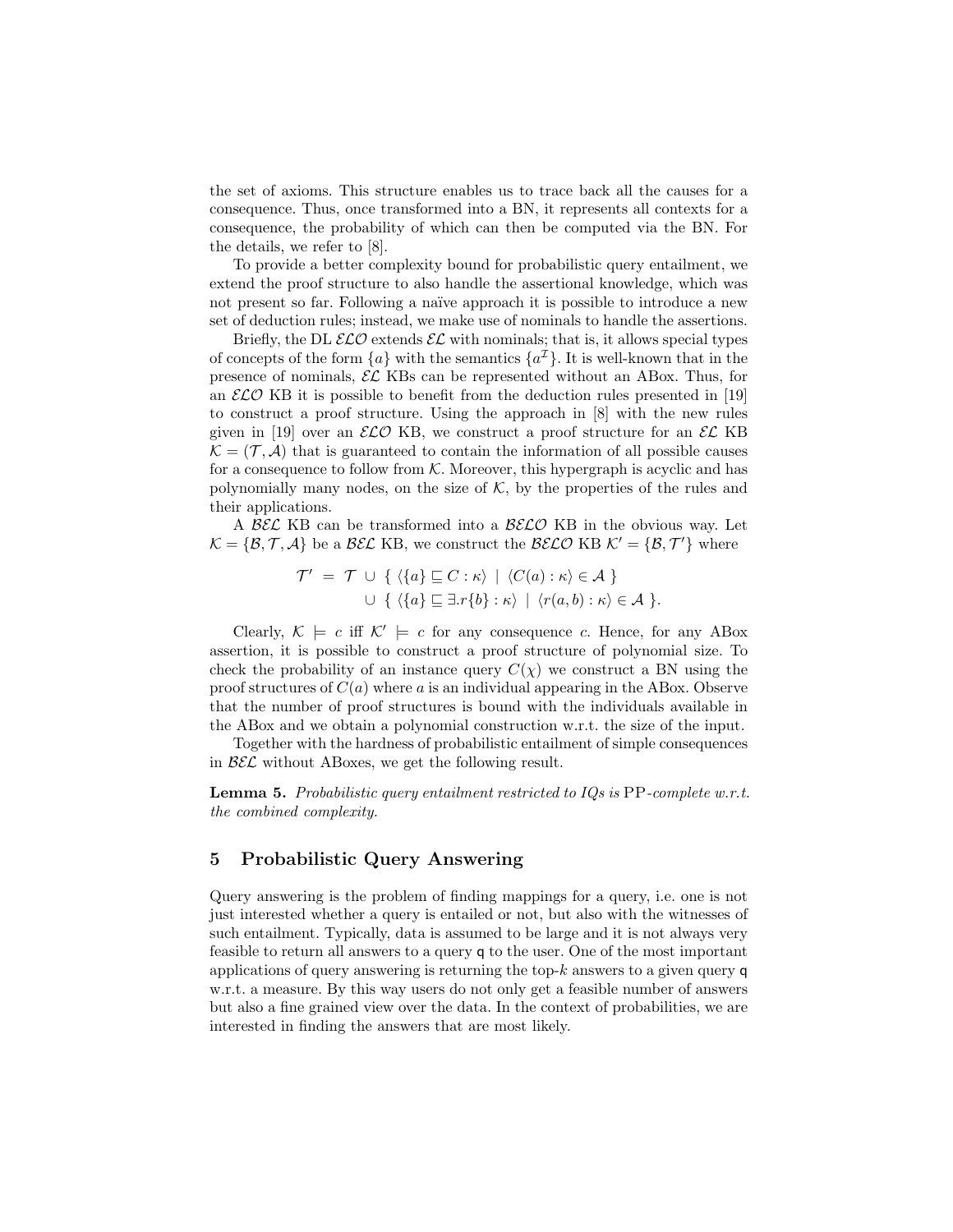Let q be a query with the distinguished variables  $DV(q)$ , and  $\mathcal{K} = (\mathcal{B}, \mathcal{T}, \mathcal{A})$ a  $\mathcal{B}\mathcal{E}\mathcal{L}$  KB. We denote by  $\text{Ind}(\mathcal{A})$  the set of all individual names appearing in A. Recall that every function  $\alpha : DV(q) \to Ind(A)$  defines a CQ obtained by replacing every  $\chi \in DV(q)$  in q with  $a(\chi)$ . Abusing the notation, we call this query  $\mathfrak{a}(\mathfrak{q})$ . We call any function  $\mathfrak{a}: DV(\mathfrak{q}) \to Ind(\mathcal{A})$  an answer to  $\mathfrak{q}$  w.r.t. K, and define its probability as  $P_K(\mathfrak{a}) := P_K(\mathfrak{a}(q))$ . Since an answer defines a boolean CQ, all complexity results for CQs transfer immediately. Every answer to a query q, has a probability, which we use as a measure to distinguish the answers. We refine the set of answers w.r.t. their probabilities and return top answers only.

**Definition 6 (top-k answer).** Let q be a query, K be a BEL KB, and  $k \in \mathbb{N}$ . A top-k answer to q w.r.t. K is a tuple  $(a_1, \ldots, a_k)$  of different answers to q w.r.t. K such that (i) for all  $i, 1 \leq i < k$ ,  $P_{\mathcal{K}}(\mathfrak{a}_i) \geq P_{\mathcal{K}}(\mathfrak{a}_{i+1})$ , and (ii) for every other answer  $a, P_{\mathcal{K}}(\mathfrak{a}_k) \geq P_{\mathcal{K}}(\mathfrak{a}).$ 

In other words, a top- $k$  answer is an ordered tuple of the  $k$  answers with the highest probability. We assume that  $k$  is a constant that is fixed a priori. Thus, it is not considered part of the input of the problem. Obviously, since different answers may have the same probability, top- $k$  answers are not unique. Here we are only interested in finding one of them. Stating it as a decision problem, we want to verify whether a given tuple is a top- $k$  answer.

*Example 7.* Consider the  $\mathcal{BEL}$  KB  $\mathcal{K} = ((\mathcal{T}_{ABC}, \mathcal{A}_{ABC}), \mathcal{B}_{ABC})$  provided in Example 3 and the query  $q = \{A(\chi)\}\$  with  $\chi \in \mathsf{DV}$ . We are interested in identifying the top-1 answer to q w.r.t. K. Notice that both  $\mathfrak{a}_0 : \chi \mapsto a$  and  $\mathfrak{a}_1 : \chi \mapsto c$  are answers to q with positive probability. Clearly,  $\mathfrak{a}_0$  is the top-1 answer since  $P_{\mathcal{K}}(\mathfrak{a}_0) > P_{\mathcal{K}}(\mathfrak{a}_1)$ .

Assuming that the size of q and the BN  $\beta$  are fixed, there are polynomially many answers to q w.r.t. K, and for each answer  $\alpha$ , we can compute  $P_B(\alpha)$ performing polynomially many  $\mathcal{EL}$  query entailment tests. Thus, it is possible to verify whether  $(a_1, \ldots, a_k)$  is a top-k answer in polynomial time w.r.t. ontology complexity.

If we consider the combined complexity, the problem can be decided as follows. For every answer to the query, we only keep track of those answers that are best by checking the probabilities  $P_B(\mathfrak{a})$  of the individual answers iteratively. Since the latter can be done in PSpace, we obtain an upper bound.

**Theorem 8.** Let  $\mathfrak{A} = (\mathfrak{a}_1, \ldots, \mathfrak{a}_k)$  be a tuple of answers to  $\mathfrak{q}$  w.r.t. K. Deciding whether  $\mathfrak A$  is a top-k answer is polynomial w.r.t. data and ontology complexity, in PSpace w.r.t. network complexity and combined complexity.

We show a lower bound for this problem w.r.t. the combined complexity. by providing a reduction from the decision version of the maximum a-posteriori (D-MAP) problem for BNs [11]. Formally, given a BN  $\mathcal{B}$  over V, a set  $Q \subseteq V$ , a context  $\kappa$ , and  $p > 0$ , the D-MAP problem consists of deciding whether there exists a valuation  $\mu$  of the variables in Q such that  $P_{\mathcal{B}}(\kappa \wedge \mu) > p$ .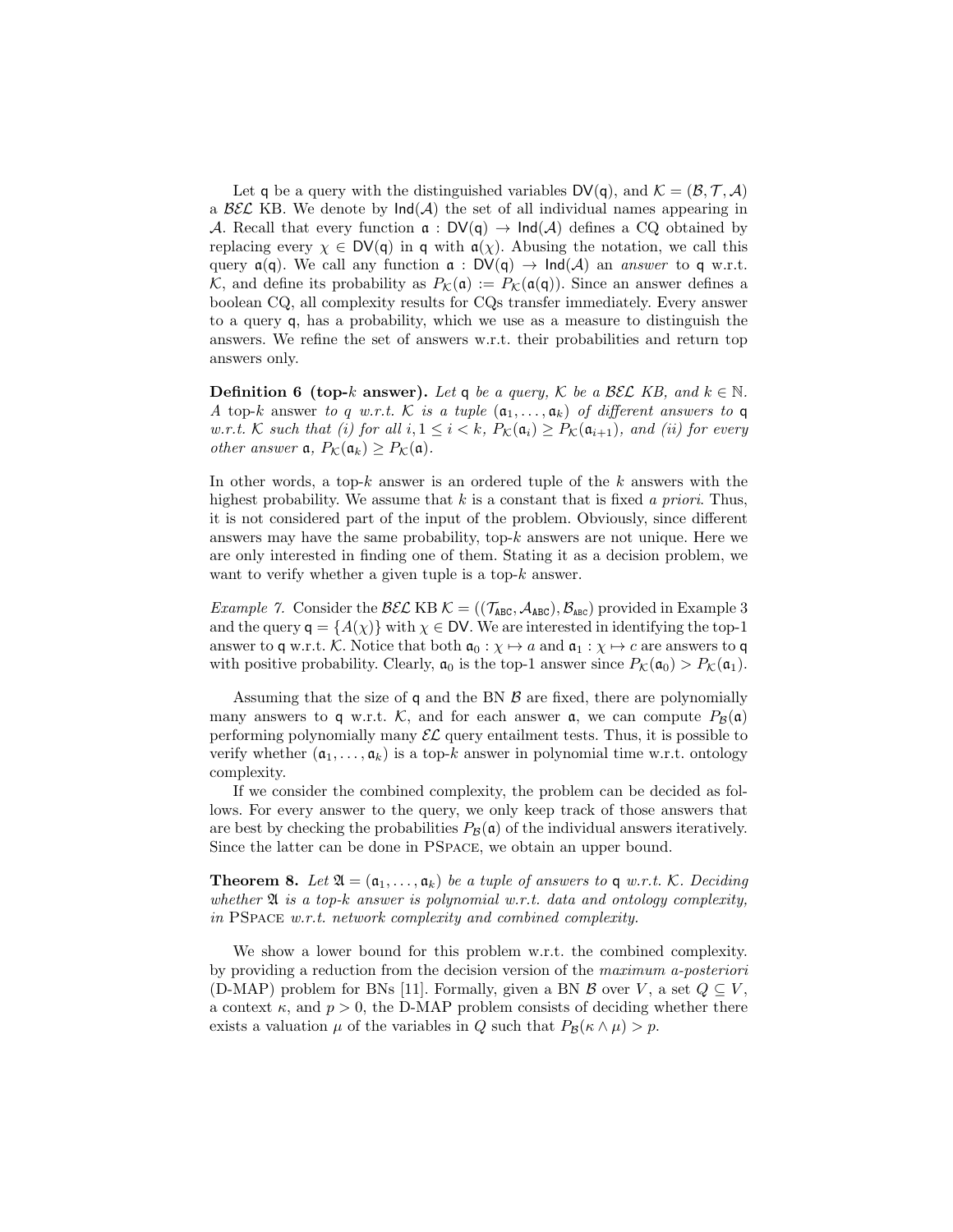Consider an arbitrary but fixed instance of D-MAP described by the BN  $\mathcal{B} = ((V, E), \Phi)$ , the context  $\kappa, Q \subseteq V$ , and  $p > 0$ . We introduce a new Boolean random variable  $z$  not appearing in  $V$ . Using this variable, we construct a new DAG  $(V', E)$  with  $V' = V \cup \{z\}$  and a new BN  $\mathcal{B}' = ((V', E), \Phi')$ , where  $P_{\mathcal{B}'}(v \mid$  $\pi(v) = P_{\mathcal{B}}(v \mid \pi(x))$  for all  $v \in V$ , and  $P_{\mathcal{B}'}(z) = p$ . Consider the  $\mathcal{BEL}$  KB  $\mathcal{K} = (\mathcal{B}', \emptyset, \mathcal{A})$  where

$$
\mathcal{A} := \{ \langle A_x(a_x) : x \rangle, \langle A_x(b_x) : \neg x \rangle, \langle A_x(c) : z \rangle \mid x \in Q \} \cup \{ \langle B(a) : \kappa \rangle, \langle B(c) : z \rangle \},
$$

and query  $\mathsf{q} := \{A_x(\chi_x) \mid x \in Q\} \cup \{B(\chi)\}\$ , where all the variables are distinguished; i.e.,  $\mathsf{DV}(\mathsf{q}) = \{\chi_x \mid x \in Q\} \cup \{\chi\}$ . It is easy to see that the mapping  $\mathfrak{a}_0$ :  $DV(\mathfrak{q}) \to \{c\}$  is an answer to this query and  $P_{\mathcal{K}}(\mathfrak{a}_0) = p$ . Moreover, any other answer that maps any variable to c will have the probability at most  $p$ , since it can only be entailed in contexts satisfying  $z$ . Suppose that there is an answer **a** such that  $P_{\mathcal{K}}(\mathfrak{a}) > p$ . This answer must map every variable  $\chi_x$  to either  $a_x$  or  $b_x$  and  $\chi$  to a. Let  $\mu_{\mathfrak{a}} := \bigwedge_{\mathfrak{a}(\chi_x) = a_x} x \wedge \bigwedge_{\mathfrak{a}(\chi_x) = b_x} \neg x$ . By construction,  $\mu_{\mathfrak{a}}$ is a valuation of the variables in  $Q$ ,  $P_{\mathcal{B}}(\kappa \wedge \mu_{\mathfrak{a}}) > p$ , and  $\mathfrak{a}(\mathfrak{q})$  is only entailed by valuations satisfying the context  $\kappa \wedge \mu_{\mathfrak{a}}$ . Overall this means that  $\mathfrak{a}_0$  is not a top-1 answer iff there is a valuation  $\mu$  of the variables in Q such that  $P_{\mathcal{B}}(\kappa \wedge \mu) > p$ .

**Theorem 9.** Deciding whether a tuple  $\mathfrak{A}$  is a top-k answer is coNP<sup>PP</sup>-hard w.r.t. combined complexity.

Notice that the proof uses a very simple query which is in fact acyclic. Thus, contrary to classical  $\mathcal{EL}$  [4], restricting to acyclic queries does not suffice for reducing the complexity of reasoning. Clearly, if we consider IQs this hardness might not hold any more.

Obtaining most probable answers for a query is a crucial task for the domains where imprecise characterizations of knowledge is necessary. The next section is dedicated to another reasoning task that can be seen dual to top- $k$  answers, namely top-k contexts.

# 6 Most Likely Contexts for a Query

Dually to finding the most likely answers to a query, we are also interested in finding the  $k$  most likely contexts that entail a given Boolean query q. More precisely, suppose that we have already observed that the query q holds; then, we are interested in finding out which is the current context. As in the previous section, we do not consider one, but search for a fixed number of contexts that are the most likely to hold.

To define this reasoning task formally, we must generalize the notion of the ontology  $\mathcal{K}_{\mathcal{W}}$  defined to consider arbitrary contexts  $\kappa$ , which we denote as  $\mathcal{K}_{\kappa}$ . For any contextual interpretation  $(\mathcal{I}, \mathcal{V}^{\mathcal{I}})$  with  $\mathcal{V}^{\mathcal{I}} \models \kappa$  it must hold that  $\mathcal{I} \models \mathcal{K}_{\kappa}$ . If  $\mathcal{K}_{\kappa}$  entails the Boolean query q, then we say that q holds in context  $\kappa$ . We are interested in finding out the most likely contexts in which a given query holds.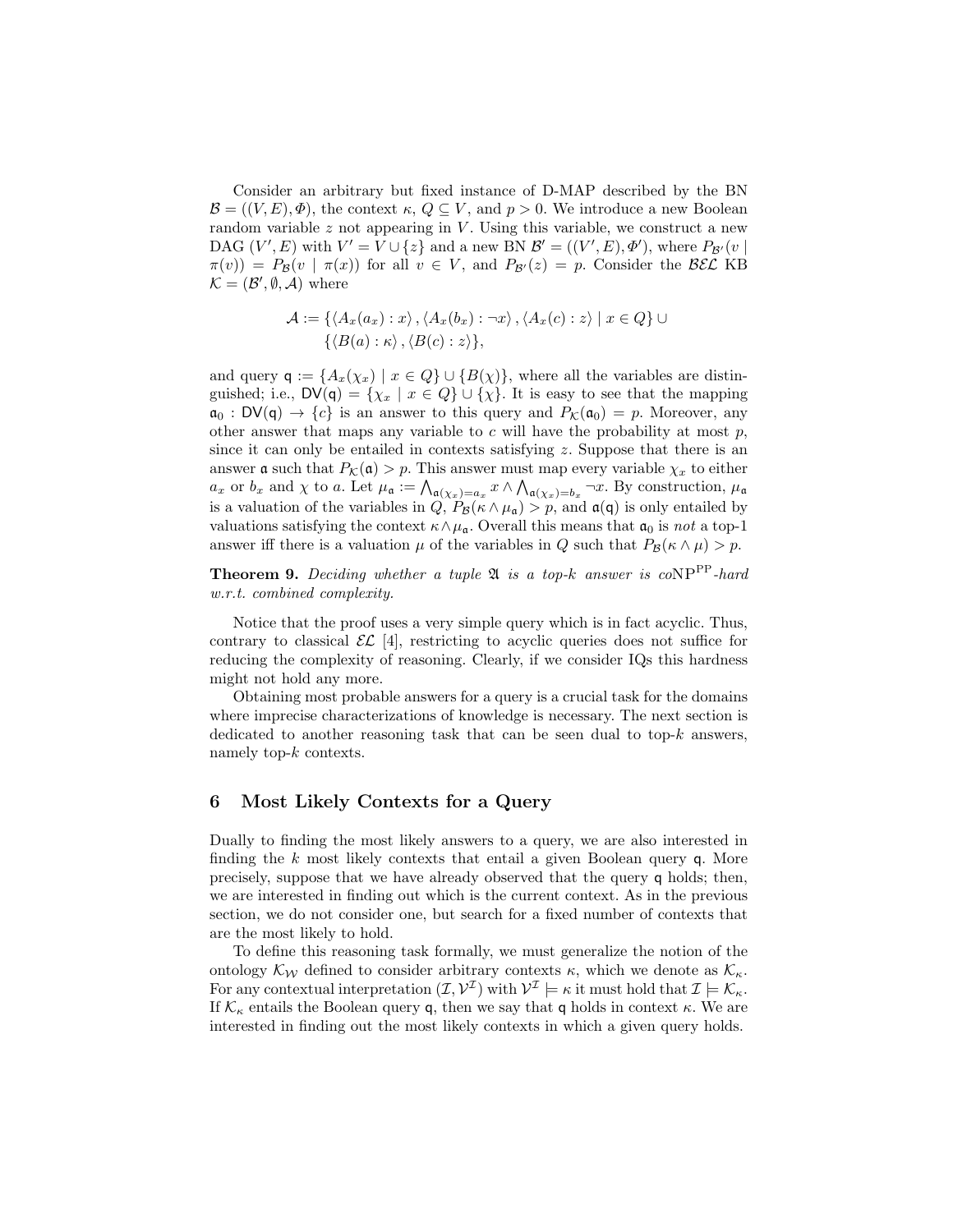**Definition 10 (top-k contexts).** Let q be a CQ, K a BEL KB, and  $k \in \mathbb{N}$ .  $\kappa_1, \ldots, \kappa_k$  are top-k contexts for **q** w.r.t. K if  $\mathcal{K}_{\kappa_i}$  entails **q** for all  $i, 1 \leq i \leq k$ ;  $P_{\mathcal{B}}(\kappa_i) \ge P_{\mathcal{B}}(\kappa_{i+1})$  for all  $i, 1 \le i \le k$ ; and there is no other context  $\kappa$  such that  $\mathcal{K}_{\kappa} \models \mathsf{q}$  and  $P_{\mathcal{B}}(\kappa) > P_{\mathcal{B}}(\kappa_k)$ .

We illustrate top- $k$  mlc with our continuing example. In this case, we are interested in finding out the 2 most likely context that entail the query.

*Example 11.* Consider the  $\mathcal{BEL}$  KB  $\mathcal{K} = ((\mathcal{T}_{ABC}, \mathcal{A}_{ABC}), \mathcal{B}_{ABC})$  and query q provided in Example 3. Clearly all contexts  $\kappa$  that entail q are such that  $\kappa \models \{x, y\} \vee \{x, z\}.$ The top-2 contexts are then  $\langle \{x, y\}, \{x, z\} \rangle$  since  $P_{\mathcal{B}_{\text{ABC}}}(\{x, y\}) > P_{\mathcal{B}_{\text{ABC}}}(\{x, z\}).$ 

The problem of finding one most likely context has been studied for simple queries. In those special cases, it was shown to be  $\mathrm{coNP}^{\mathrm{PP}}$ -complete problem w.r.t. combined complexity [8]. The coNP<sup>PP</sup> upper bound holds also for top-k contexts w.r.t. combined complexity: if a tuple is not a top- $k$  mlc, then guess a new context  $\kappa$  and show using a PP oracle that  $\mathcal{K}_{\kappa} \models \mathsf{q}$  and  $P_{\mathcal{B}}(\kappa) > P_{\mathcal{B}}(\kappa_k)$ . If the BN is fixed, then the number of contexts is constant, and they can be ordered w.r.t. their complexity in constant time. The top- $k$  mlc problem is then solved by applying a constant number of  $\mathcal{EL}$  CQ entailment tests, yielding a polynomial upper bound w.r.t. ontology complexity. All these complexity results are summarized in the following theorem.

**Theorem 12.** Deciding whether  $\kappa_1, \ldots, \kappa_k$  are top-k mlc for q w.r.t. the KB K is polynomial w.r.t. data, and ontology complexity, PP-hard and in  $NP^{PP}$  w.r.t. network complexity, and  $NP^{PP}$ -complete w.r.t. combined complexity.

Given the hardness of deciding top-k contexts, we consider a special case of this problem: Suppose now that all contexts are of a special form, i.e. they are valuations, we call this problem  $top-k$  worlds. In this case, we need to guess a world W and decide whether i)  $\mathcal{K}_W \models q$  and ii)  $P_{\mathcal{K}}(\mathcal{W}) > P_{\mathcal{K}}(\mathcal{W}_k)$ , where the former requires an NP oracle whereas the latter can be decided in polynomial time using tha standard chain rule of BNs.

Notice that, top- $k$  contexts and top- $k$  answers are dual to each other, but they do not necessarily overlap. Consider for instance the case, where all top- $k$ answers to a query q are retrieved from the same context  $\kappa$ . In this case, top- $k$ contexts for q will contain other contexts than  $\kappa$  with the assumption that  $k > 1$ . Deciding top- $k$  contexts is particularly informative for cases where the diversity of knowledge is important.

We have discussed several reasoning problems in  $\mathcal{B}\mathcal{E}\mathcal{L}$  w.r.t. CQs which we considered as natural problems that could arise in several domains. For a summary of the results, see Table 2.

# 7 Related Work

The literature on probabilistic extensions of DLs consists of various formalisms, each of which with different characteristics [20]. Despite the fact that probabilistic query answering has been studied widely in relational databases [15, 13, 9],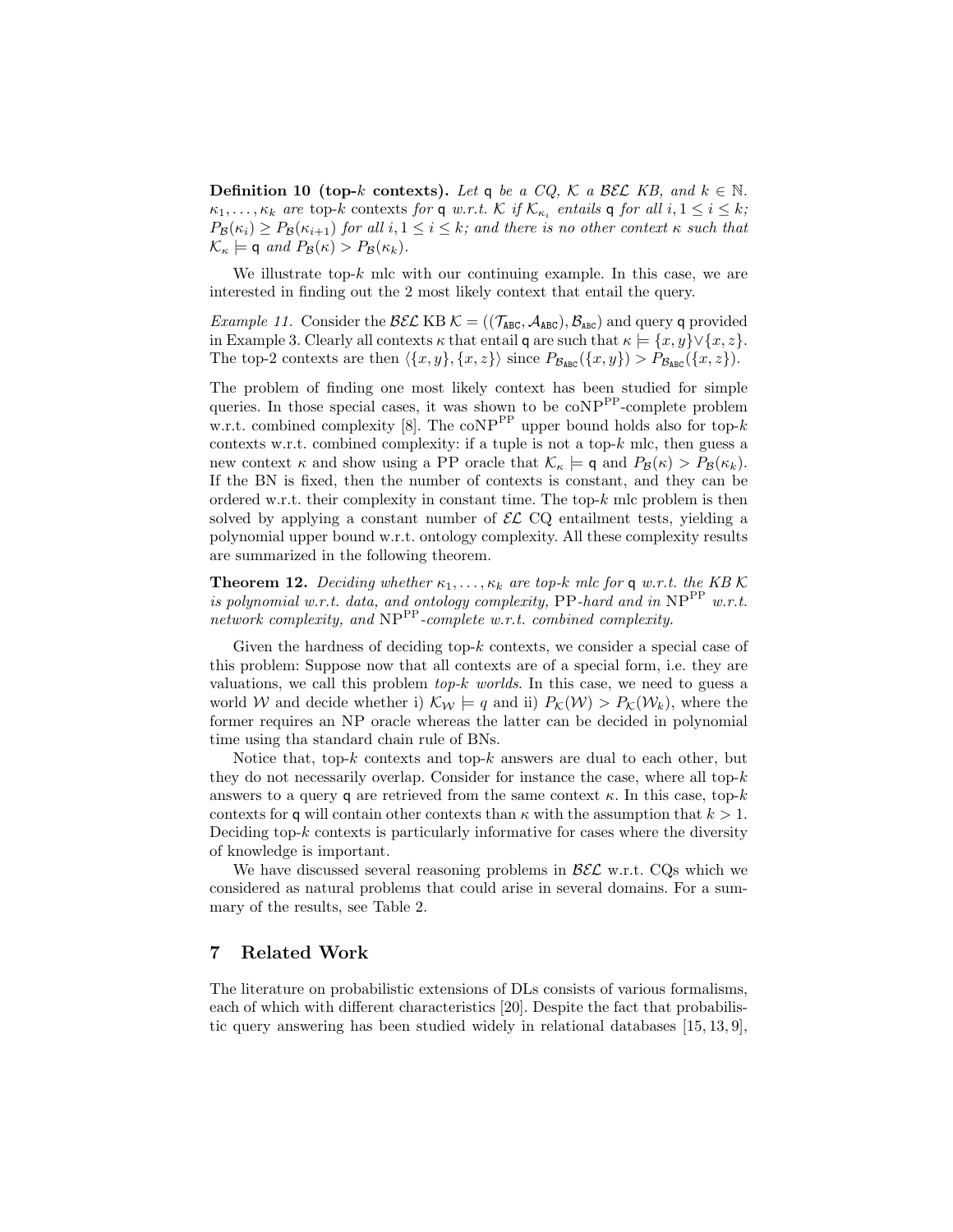| Problem                     | data | ontology     | network               | combined                          |
|-----------------------------|------|--------------|-----------------------|-----------------------------------|
| probabilistic CQ entailment | Р    |              | $PP-c$                | PP/PSPACE                         |
| probabilistic IQ entailment | Р    |              | $PP-c$                | $PP-c.$                           |
| $top-k$ answer              |      | P            | PP/PSPACE             | $\text{coNP}^{\text{PP}}$ /PSPACE |
| $top-k$ contexts            | Ρ    | $\mathbf{P}$ | PP/coNP <sup>PP</sup> | coNP <sup>PP</sup> /PSPACE        |
| $top-k$ worlds              |      |              | $coNP-c$              | $coNP/\Pi_2^p$                    |

Table 2:  $\mathcal{B}\mathcal{E}\mathcal{L}$  reasoning problems and their complexity

RDF graphs [16] and XML databases [1, 17], only few of the probabilistic DLs considered CQA as a reasoning task.

In the probabilistic extension of Datalog+/- [14] authors are interested in retrieving the answers that are above a threshold value that is set a priori. In contrast to  $\mathcal{B}\mathcal{E}\mathcal{L}$ , in probabilistic Datalog+/- the underlying semantics is based on Markov logic networks. The Prob-DL family [21] extends classical DLs with subjective probabilities, also known as Type II probabilities [18]. The main difference with our logic is that  $Prob$ - $\mathcal{EL}$  introduces probabilities as a concept constructor, whereas we allow only probabilities over axioms. More closely related to  $\mathcal{B}\mathcal{E}\mathcal{L}$  is BDL-Lite [10]. As is in  $\mathcal{B}\mathcal{E}\mathcal{L}$ , BDL-Lite only allows probabilities over axioms and conditional dependencies are represented faithfully. However, as it has been pointed before [8], the authors use a closed world assumption, which easily leads to inconsistencies for the Bayesian extension of  $\mathcal{EL}$ .

#### 8 Conclusions

We have studied probabilistic query entailment, top- $k$  answers and top- $k$  contexts as reasoning problems. Though not being complete, for each of these problems, we provided a complexity analysis. Moreover, we have shown that assuming that the given BN and query are relatively small, all problems become tractable. Removing this assumption immediately results in the loss of tractability, which is not surprising given the intractability results in BNs and CQA in  $\mathcal{EL}$ .

As a future work, we want to obtain tight bounds w.r.t. all measures provided. We have shown tight complexity bounds for the query entailment problem of IQs. Restricting our attention to IQs, other problems might also get easier under widely accepted assumptions of complexity theory. It should be reminded that this is unfortunately not the case for acyclic queries.

On the practical side, we will consider optimizing the reasoning mechanisms and we will implement a system for reasoning in  $\mathcal{B}\mathcal{E}\mathcal{L}$  that will benefit both from techniques in DLs, such as module extraction, query processing and from techniques in reasoning with lifted BNs, mainly based on logic programming as in [12].